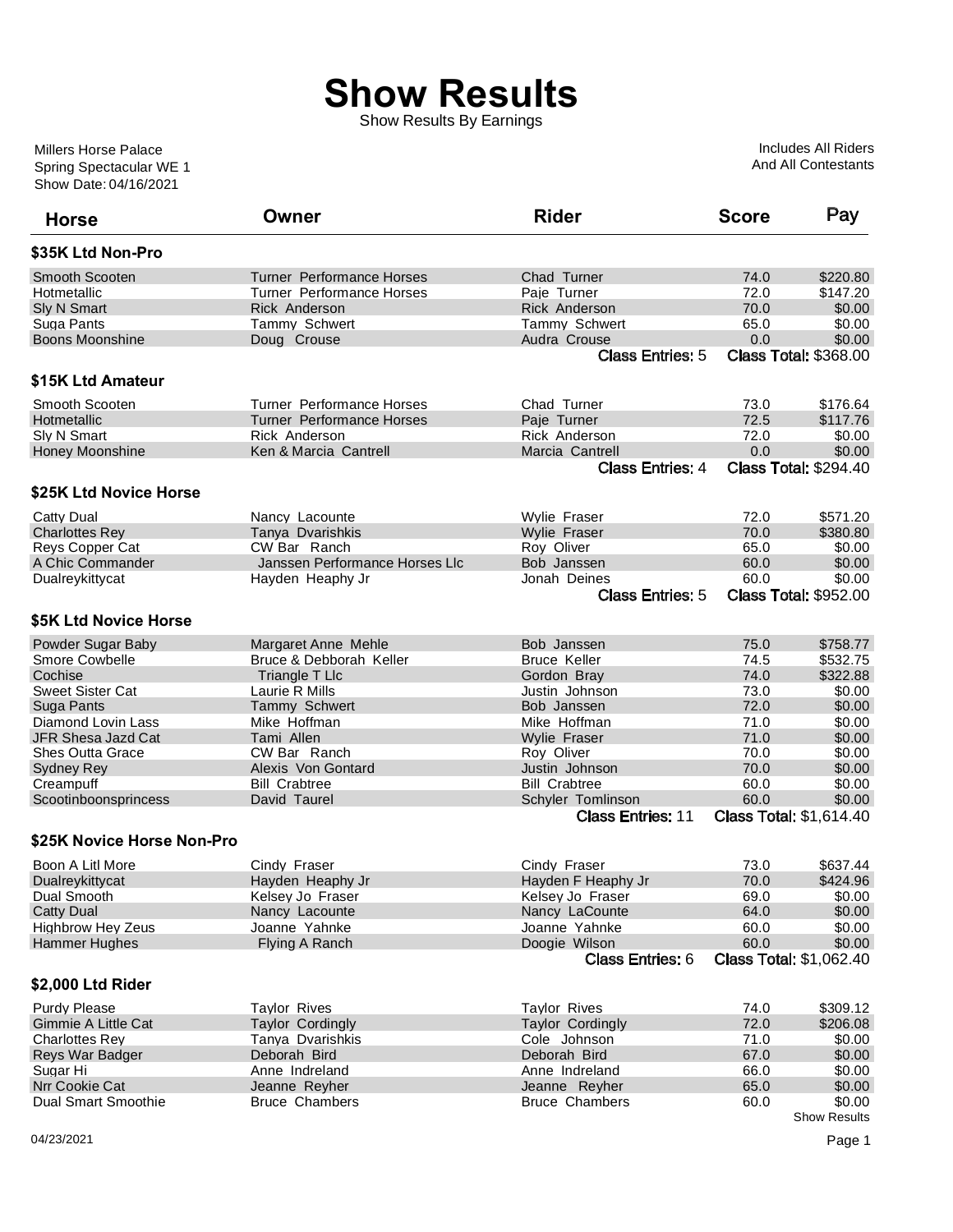| <b>Horse</b>                              | Owner                   | <b>Rider</b>             | <b>Score</b> | Pay                            |
|-------------------------------------------|-------------------------|--------------------------|--------------|--------------------------------|
| \$2,000 Ltd Rider                         |                         |                          |              |                                |
|                                           |                         | <b>Class Entries: 7</b>  |              | <b>Class Total: \$515.20</b>   |
| \$5K Novice Horse Non-Pro                 |                         |                          |              |                                |
| Catolena Smooth                           | Joani Mink              | Joani P Mink             | 72.0         | \$758.77                       |
| Moon Cat Cd                               | Cindy Garoutte          | Cindy Garoutte           | 71.5         | \$427.82                       |
| <b>Boons Moonshine</b>                    | Doug Crouse             | Audra Crouse             | 71.5         | \$427.82                       |
| <b>High Price Moonshine</b>               | Krazy Creek Ranch       | Ken Cantrell             | 71.0         | \$0.00                         |
| Suga Pants                                | <b>Tammy Schwert</b>    | Tammy Schwert            | 71.0         | \$0.00                         |
| <b>Hammer Hughes</b>                      | Flying A Ranch          | Doogie Wilson            | 70.0         | \$0.00                         |
| Katbekwik                                 | <b>Bruce Chambers</b>   | <b>Bruce Chambers</b>    | 68.0         | \$0.00                         |
| Gimmie A Little Cat                       | <b>Taylor Cordingly</b> | <b>Taylor Cordingly</b>  | 67.0         | \$0.00                         |
| Cochise                                   | Triangle T Llc          | Audra Crouse             | 66.0         | \$0.00                         |
| Lt Ripley                                 | Jann M Parker           | Jann M Parker            | 64.0         | \$0.00                         |
| Smokin High Cat                           | Doyl M Fritz            | Doyl Fritz               | 60.0         | \$0.00                         |
|                                           |                         | <b>Class Entries: 11</b> |              | <b>Class Total: \$1,614.41</b> |
| <b>Senior World \$5K Ltd Novice Horse</b> |                         |                          |              |                                |
| Creampuff                                 | <b>Bill Crabtree</b>    | <b>Bill Crabtree</b>     | 60.0         | \$10.00                        |
|                                           |                         | <b>Class Entries: 1</b>  |              | <b>Class Total: \$10.00</b>    |
| Senior World \$25K Novice Horse Non-Pro   |                         |                          |              |                                |
| <b>Catty Dual</b>                         | Nancy Lacounte          | Nancy LaCounte           | 64.0         | \$10.00                        |
|                                           |                         | <b>Class Entries: 1</b>  |              | <b>Class Total: \$10.00</b>    |
| Senior World \$5K Novice Horse Non-Pro    |                         |                          |              |                                |
| Smokin High Cat                           | Doyl M Fritz            | Doyl Fritz               | 60.0         | \$10.00                        |
|                                           |                         | <b>Class Entries: 1</b>  |              | <b>Class Total: \$10.00</b>    |
| <b>1500 Novice Horse</b>                  |                         |                          |              |                                |
| Lb Metallic Rose                          | Lynn M Moore            | Justin Johnson           | 74.0         | \$176.64                       |
| Honey Moonshine                           | Ken & Marcia Cantrell   | Marcia Cantrell          | 67.0         | \$117.76                       |
| Creampuff                                 | <b>Bill Crabtree</b>    | <b>Bill Crabtree</b>     | 60.0         | \$0.00                         |
| <b>Rednic Chic</b>                        | Lynn M Moore            | Lynn M Moore             | 0.0          | \$0.00                         |
|                                           |                         | <b>Class Entries: 4</b>  |              | <b>Class Total: \$294.40</b>   |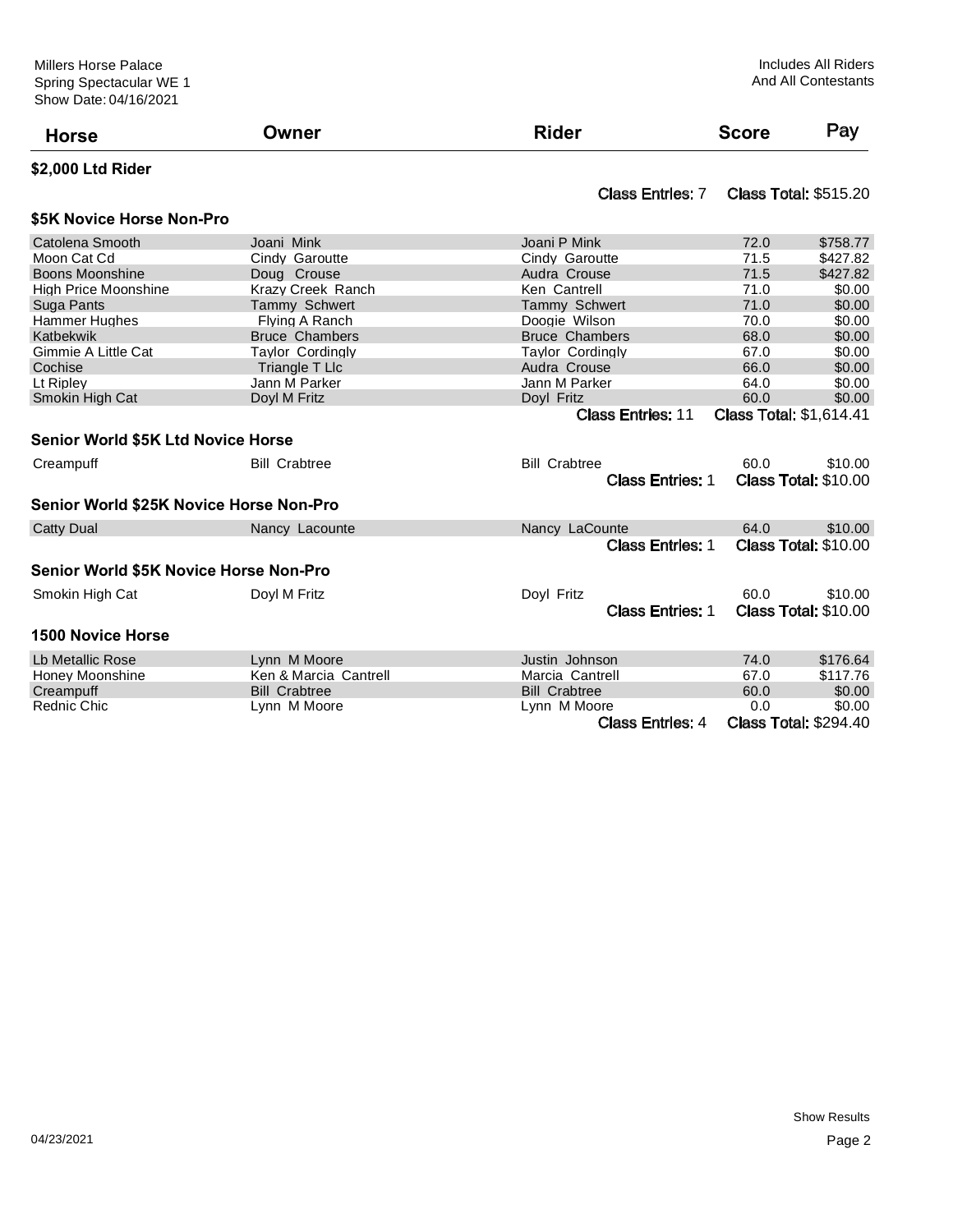## **Show Results**

Show Results By Earnings

Show Date: 04/17/2021 Spring Spectacular WE 2 Millers Horse Palace

Includes All Riders And All Contestants

| <b>Horse</b>               | Owner                            | <b>Rider</b>             | <b>Score</b> | Pay                            |
|----------------------------|----------------------------------|--------------------------|--------------|--------------------------------|
| \$35K Ltd Non-Pro          |                                  |                          |              |                                |
| <b>Smooth Scooten</b>      | <b>Turner Performance Horses</b> | Chad Turner              | 73.0         | \$220.80                       |
| Sly N Smart                | Rick Anderson                    | Rick Anderson            | 72.0         | \$147.20                       |
| Suga Pants                 | Tammy Schwert                    | Tammy Schwert            | 71.0         | \$0.00                         |
| Boons Moonshine            | Doug Crouse                      | Audra Crouse             | 70.0         | \$0.00                         |
| Hotmetallic                | <b>Turner Performance Horses</b> | Paje Turner              | 69.0         | \$0.00                         |
|                            |                                  | <b>Class Entries: 5</b>  |              | <b>Class Total: \$368.00</b>   |
| \$15K Ltd Amateur          |                                  |                          |              |                                |
| Smooth Scooten             | <b>Turner Performance Horses</b> | Chad Turner              | 73.0         | \$220.80                       |
| <b>Sly N Smart</b>         | <b>Rick Anderson</b>             | <b>Rick Anderson</b>     | 72.0         | \$147.20                       |
| Hotmetallic                | <b>Turner Performance Horses</b> | Paje Turner              | 71.5         | \$0.00                         |
| Smooth As A Hawk           | Sarah M Bauer                    | Sarah M Bauer            | 71.0         | \$0.00                         |
| Honey Moonshine            | Ken & Marcia Cantrell            | Marcia Cantrell          | 70.0         | \$0.00                         |
|                            |                                  | <b>Class Entries: 5</b>  |              | <b>Class Total: \$368.00</b>   |
| \$25K Ltd Novice Horse     |                                  |                          |              |                                |
| A Chic Commander           | Janssen Performance Horses LIc   | Bob Janssen              | 74.0         | \$637.44                       |
| Dualreykittycat            | Hayden Heaphy Jr                 | Jonah Deines             | 73.5         | \$424.96                       |
| Reys Copper Cat            | CW Bar Ranch                     | Roy Oliver               | 73.0         | \$0.00                         |
| <b>Charlottes Rev</b>      | Tanya Dvarishkis                 | Wylie Fraser             | 73.0         | \$0.00                         |
| <b>Catty Dual</b>          | Nancy Lacounte                   | Wylie Fraser             | 72.0         | \$0.00                         |
| Diamond Lovin Lass         | Mike Hoffman                     | Mike Hoffman             | 69.0         | \$0.00                         |
|                            |                                  | <b>Class Entries: 6</b>  |              | <b>Class Total: \$1,062.40</b> |
|                            |                                  |                          |              |                                |
| \$5K Ltd Novice Horse      |                                  |                          |              |                                |
| Katbekwik                  | <b>Bruce Chambers</b>            | <b>Will M Nuttall</b>    | 74.0         | \$758.77                       |
| <b>Sweet Sister Cat</b>    | Laurie R Mills                   | Justin Johnson           | 73.0         | \$427.82                       |
| <b>Smore Cowbelle</b>      | Bruce & Debborah Keller          | <b>Bruce Keller</b>      | 73.0         | \$427.82                       |
| Shes Outta Grace           | CW Bar Ranch                     | Roy Oliver               | 72.5         | \$0.00                         |
| <b>Sydney Rey</b>          | Alexis Von Gontard               | Justin Johnson           | 72.0         | \$0.00                         |
| Scootinboonsprincess       | David Taurel                     | Schyler Tomlinson        | 71.5         | \$0.00                         |
| JFR Shesa Jazd Cat         | Tami Allen                       | <b>Wylie Fraser</b>      | 71.0         | \$0.00                         |
| Suen Too Flo               | Flying Box Ranch                 | Will M Nuttall           | 71.0         | \$0.00                         |
| Diamond Lovin Lass         | Mike Hoffman                     | Mike Hoffman             | 71.0         | \$0.00                         |
| Cochise                    | Triangle T Llc                   | Gordon Bray              | 60.0         | \$0.00                         |
|                            |                                  | Bob Janssen              | 0.0          | \$0.00                         |
| Powder Sugar Baby          | Margaret Anne Mehle              | <b>Class Entries: 11</b> |              | <b>Class Total: \$1,614.41</b> |
| \$25K Novice Horse Non-Pro |                                  |                          |              |                                |
|                            |                                  |                          |              | \$703.68                       |
| Catty Dual                 | Nancy Lacounte                   | Nancy LaCounte           | 73.0         |                                |
| Dualreykittycat            | Hayden Heaphy Jr                 | Hayden F Heaphy Jr       | 72.5         | \$469.12                       |
| <b>Highbrow Hey Zeus</b>   | Joanne Yahnke                    | Joanne Yahnke            | 72.0         | \$0.00                         |
| Boon A Litl More           | Cindy Fraser                     | Cindy Fraser             | 71.0         | \$0.00                         |
| The Copenhagen Cat         | Dr. Tim Johnson                  | Dr. Tim Johnson          | 71.0         | \$0.00                         |
| Dual Smooth                | Kelsey Jo Fraser                 | Kelsey Jo Fraser         | 69.0         | \$0.00                         |
| Hammer Hughes              | Flying A Ranch                   | Doogie Wilson            | 69.0         | \$0.00                         |
|                            |                                  | <b>Class Entries: 7</b>  |              | <b>Class Total: \$1,172.80</b> |
| \$2,000 Ltd Rider          |                                  |                          |              |                                |
| <b>Purdy Please</b>        | <b>Taylor Rives</b>              | <b>Taylor Rives</b>      | 73.0         | \$309.12                       |
| Sugar Hi                   | Anne Indreland                   | Anne Indreland           | 72.0         | \$206.08                       |
| Gimmie A Little Cat        | <b>Taylor Cordingly</b>          | <b>Taylor Cordingly</b>  | 71.0         | \$0.00                         |
| Nrr Cookie Cat             | Jeanne Reyher                    | Jeanne Reyher            | 70.0         | \$0.00                         |
|                            |                                  |                          |              | <b>Show Results</b>            |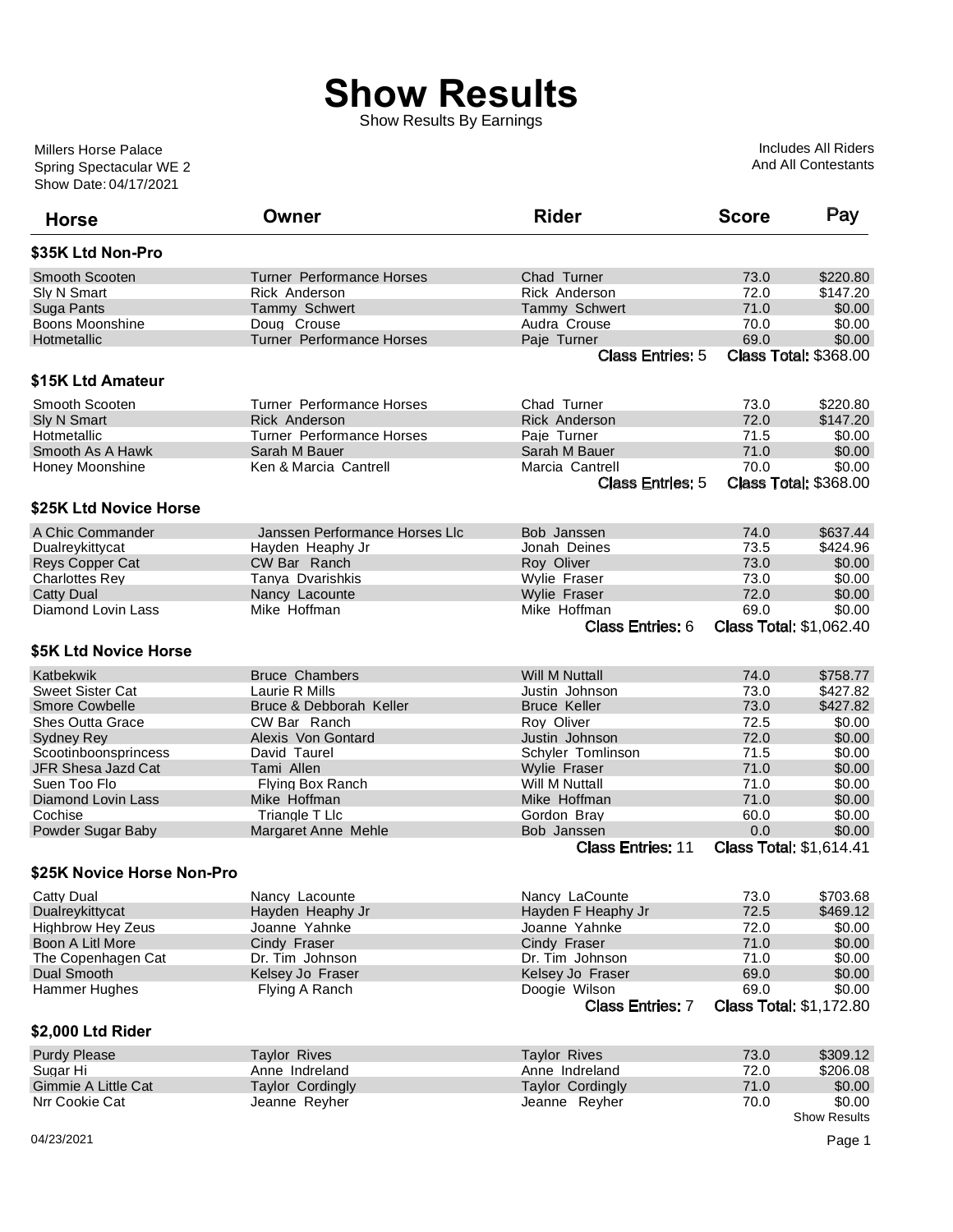| <b>Horse</b>                            | Owner                    | <b>Rider</b>             | <b>Score</b>                   | Pay                          |
|-----------------------------------------|--------------------------|--------------------------|--------------------------------|------------------------------|
| \$2,000 Ltd Rider                       |                          |                          |                                |                              |
| <b>Mr Tanguery Twist</b>                | Terry Godwin             | <b>Brooks Tomlinson</b>  | 70.0                           | \$0.00                       |
| <b>Charlottes Rev</b>                   | Tanva Dvarishkis         | Cole Johnson             | 70.0                           | \$0.00                       |
| Reys War Badger                         | Deborah Bird             | Deborah Bird             | 67.0                           | \$0.00                       |
|                                         |                          | <b>Class Entries: 7</b>  |                                | <b>Class Total: \$515.20</b> |
| \$5K Novice Horse Non-Pro               |                          |                          |                                |                              |
| Catolena Smooth                         | Joani Mink               | Joani P Mink             | 74.0                           | \$758.77                     |
| Suga Pants                              | Tammy Schwert            | <b>Tammy Schwert</b>     | 72.0                           | \$532.75                     |
| Lt Ripley                               | Jann M Parker            | Jann M Parker            | 71.0                           | \$322.88                     |
| Moon Cat Cd                             | Cindy Garoutte           | Cindy Garoutte           | 69.0                           | \$0.00                       |
| Cochise                                 | Triangle T Llc           | Audra Crouse             | 68.0                           | \$0.00                       |
| <b>Gimmie A Little Cat</b>              | <b>Taylor Cordingly</b>  | <b>Taylor Cordingly</b>  | 68.0                           | \$0.00                       |
| <b>Sydney Rev</b>                       | Alexis Von Gontard       | Alexis Von Gontard       | 66.0                           | \$0.00                       |
| <b>High Price Moonshine</b>             | <b>Krazy Creek Ranch</b> | Ken Cantrell             | 65.0                           | \$0.00                       |
| Katbekwik                               | <b>Bruce Chambers</b>    | <b>Bruce Chambers</b>    | 64.0                           | \$0.00                       |
| Smokin High Cat                         | Doyl M Fritz             | Doyl Fritz               | 60.0                           | \$0.00                       |
| Boons Moonshine                         | Doug Crouse              | Audra Crouse             | 60.0                           | \$0.00                       |
|                                         |                          | <b>Class Entries: 11</b> | <b>Class Total: \$1,614.40</b> |                              |
| Senior World \$25K Novice Horse Non-Pro |                          |                          |                                |                              |
| <b>Catty Dual</b>                       | Nancy Lacounte           | Nancy LaCounte           | 73.0                           | \$10.00                      |
|                                         |                          | <b>Class Entries: 1</b>  |                                | <b>Class Total: \$10.00</b>  |
| Senior World \$5K Novice Horse Non-Pro  |                          |                          |                                |                              |
| Smokin High Cat                         | Doyl M Fritz             | Doyl Fritz               | 60.0                           | \$10.00                      |
|                                         |                          | <b>Class Entries: 1</b>  |                                | Class Total: \$10.00         |
| <b>1500 Novice Horse</b>                |                          |                          |                                |                              |
| Lb Metallic Rose                        | Lynn M Moore             | Justin Johnson           | 73.0                           | \$220.80                     |
| Gar Gray Habanero                       | Shauna Hagen             | Bob Janssen              | 71.0                           | \$0.00                       |
| <b>Rednic Chic</b>                      | Lynn M Moore             | Lynn M Moore             | 70.0                           | \$0.00                       |
|                                         |                          | <b>Class Entries: 3</b>  |                                | <b>Class Total: \$220.80</b> |
| <b>Never Won A Buckle NWAB</b>          |                          |                          |                                |                              |
| Gimmie A Little Cat                     | <b>Taylor Cordingly</b>  | <b>Tavlor Cordinalv</b>  | 73.0                           | \$0.00                       |
| <b>Reys Copper Cat</b>                  | CW Bar Ranch             | Caleb Kauffman           | 65.0                           | \$0.00                       |
| Mr Tanquery Twist                       | Terry Godwin             | <b>Brooks Tomlinson</b>  | 62.0                           | \$0.00                       |
| Reys War Badger                         | Deborah Bird             | Deborah Bird             | 60.0                           | \$0.00                       |
|                                         |                          | <b>Class Entries: 4</b>  |                                | Class Total: \$0.00          |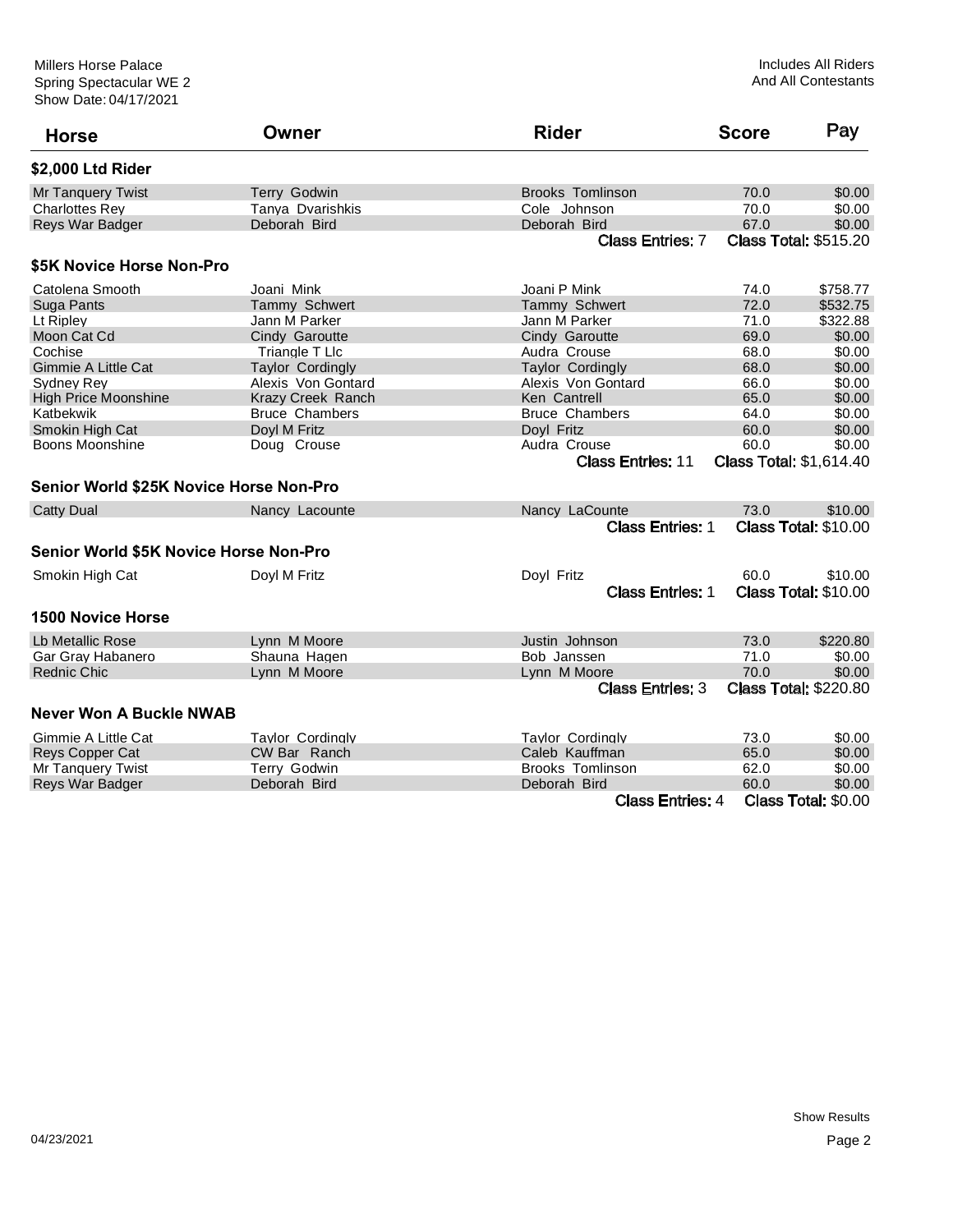## **Show Results**

Show Results By Earnings

Show Date: 04/18/2021 Spring Spectacular WE 3 Millers Horse Palace

Includes All Riders And All Contestants

| <b>Horse</b>               | Owner                            | <b>Rider</b>             | <b>Score</b> | Pay                            |
|----------------------------|----------------------------------|--------------------------|--------------|--------------------------------|
| \$35K Ltd Non-Pro          |                                  |                          |              |                                |
| Hotmetallic                | <b>Turner Performance Horses</b> | Paje Turner              | 72.5         | \$220.80                       |
| Suga Pants                 | Tammy Schwert                    | Tammy Schwert            | 72.0         | \$73.60                        |
| Sly N Smart                | <b>Rick Anderson</b>             | Rick Anderson            | 72.0         | \$73.60                        |
| Smooth Scooten             | Turner Performance Horses        | Chad Turner              | 71.0         | \$0.00                         |
| <b>Boons Moonshine</b>     | Doug Crouse                      | Audra Crouse             | 70.0         | \$0.00                         |
|                            |                                  | <b>Class Entries: 5</b>  |              | <b>Class Total: \$368.00</b>   |
| \$15K Ltd Amateur          |                                  |                          |              |                                |
| Smooth Scooten             | <b>Turner Performance Horses</b> | Chad Turner              | 72.0         | \$176.64                       |
| Sly N Smart                | <b>Rick Anderson</b>             | <b>Rick Anderson</b>     | 71.5         | \$117.76                       |
| Smooth As A Hawk           | Sarah M Bauer                    | Sarah M Bauer            | 71.0         | \$0.00                         |
| Honey Moonshine            | Ken & Marcia Cantrell            | Marcia Cantrell          | 69.0         | \$0.00                         |
|                            |                                  | <b>Class Entries: 4</b>  |              | <b>Class Total: \$294.40</b>   |
| \$25K Ltd Novice Horse     |                                  |                          |              |                                |
| Dualreykittycat            | Hayden Heaphy Jr                 | Jonah Deines             | 73.0         | \$703.68                       |
| Reys Copper Cat            | CW Bar Ranch                     | Roy Oliver               | 72.5         | \$469.12                       |
| A Chic Commander           | Janssen Performance Horses Llc   | Bob Janssen              | 72.0         | \$0.00                         |
| Hotmetallic                | <b>Turner Performance Horses</b> | <b>Will M Nuttall</b>    | 72.0         | \$0.00                         |
| Smooth As A Hawk           | Sarah M Bauer                    | Will M Nuttall           | 71.0         | \$0.00                         |
| <b>Charlottes Rey</b>      | Tanya Dvarishkis                 | Wylie Fraser             | 65.0         | \$0.00                         |
| <b>Catty Dual</b>          | Nancy Lacounte                   | Wylie Fraser             | 60.0         | \$0.00                         |
|                            |                                  | <b>Class Entries: 7</b>  |              | <b>Class Total: \$1,172.80</b> |
| \$5K Ltd Novice Horse      |                                  |                          |              |                                |
| Cochise                    | Triangle T Llc                   | Gordon Bray              | 75.0         | \$706.88                       |
| Katbekwik                  | <b>Bruce Chambers</b>            | Will M Nuttall           | 74.0         | \$496.32                       |
| <b>Sweet Sister Cat</b>    | Laurie R Mills                   | Justin Johnson           | 73.0         | \$300.80                       |
| Smore Cowbelle             | Bruce & Debborah Keller          | <b>Bruce Keller</b>      | 72.0         | \$0.00                         |
| <b>Shes Outta Grace</b>    | CW Bar Ranch                     | Roy Oliver               | 71.0         | \$0.00                         |
| Scootinboonsprincess       | David Taurel                     | Schyler Tomlinson        | 70.0         | \$0.00                         |
| <b>Sydney Rey</b>          | Alexis Von Gontard               | Justin Johnson           | 70.0         | \$0.00                         |
| Suen Too Flo               | <b>Flying Box Ranch</b>          | Will M Nuttall           | 60.0         | \$0.00                         |
| Powder Sugar Baby          | Margaret Anne Mehle              | Bob Janssen              | 60.0         | \$0.00                         |
| JFR Shesa Jazd Cat         | Tami Allen                       | Wylie Fraser             | 0.0          | \$0.00                         |
|                            |                                  | <b>Class Entries: 10</b> |              | <b>Class Total: \$1,504.00</b> |
| \$25K Novice Horse Non-Pro |                                  |                          |              |                                |
| Boon A Litl More           | Cindy Fraser                     | Cindy Fraser             | 73.0         | \$703.68                       |
| Dual Smooth                | Kelsey Jo Fraser                 | Kelsey Jo Fraser         | 72.0         | \$469.12                       |
| <b>Highbrow Hey Zeus</b>   | Joanne Yahnke                    | Joanne Yahnke            | 71.5         | \$0.00                         |
| Dualreykittycat            | Hayden Heaphy Jr                 | Hayden F Heaphy Jr       | 71.0         | \$0.00                         |
| <b>Catty Dual</b>          | Nancy Lacounte                   | Nancy LaCounte           | 71.0         | \$0.00                         |
| Hammer Hughes              | Flying A Ranch                   | Doogie Wilson            | 68.0         | \$0.00                         |
| The Copenhagen Cat         | Dr. Tim Johnson                  | Dr. Tim Johnson          | 64.0         | \$0.00                         |
|                            |                                  | <b>Class Entries: 7</b>  |              | <b>Class Total: \$1,172.80</b> |
| \$2,000 Ltd Rider          |                                  |                          |              |                                |
| <b>Purdy Please</b>        | <b>Taylor Rives</b>              | <b>Taylor Rives</b>      | 75.0         | \$309.12                       |
| Sugar Hi                   | Anne Indreland                   | Anne Indreland           | 74.0         | \$206.08                       |
| Reys War Badger            | Deborah Bird                     | Deborah Bird             | 72.0         | \$0.00                         |
| Jfr Ajazdupplaygun         | Tami Allen                       | Tami Allen               | 71.0         | \$0.00                         |
| Gimmie A Little Cat        | <b>Taylor Cordingly</b>          | <b>Taylor Cordingly</b>  | 69.0         | \$0.00                         |
|                            |                                  |                          |              | <b>Show Results</b>            |